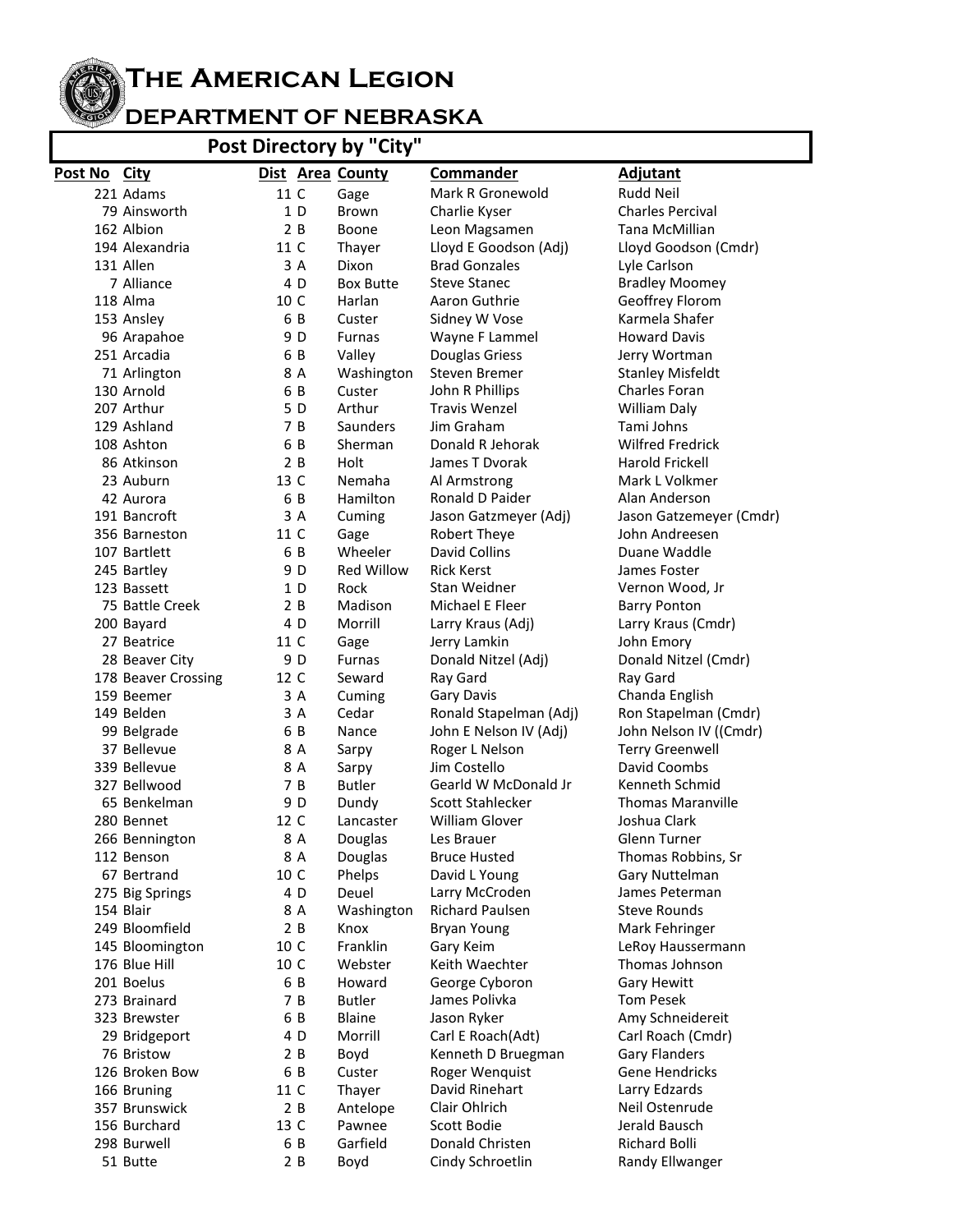205 Byron 11 C 333 Cairo 59 Callaway 199 Cambridge 169 Campbell 329 Carleton 11 C 165 Carroll 158 Cedar Bluffs 44 Cedar Rapids 6 Central City 244 Ceresco 12 Chadron 320 Chambers 217 Chappell 87 Clay Center 10 C 267 Clearwater 319 Cody 114 Coleridge 265 Colon 84 Columbus 220 Comstock 360 Cook 13 C 359 Cordova 12 C 253 Cortland 11 C 116 Cowles 10 C 77 Cozad 336 Crab Orchard 127 Craig 138 Crawford 74 Creighton 306 Creston 147 Crete 11 C 128 Crofton 133 Culbertson 95 Curtis 376 Dakota City 301 Dalton 276 Danbury 241 Dannebrog 335 Davenport 11 C 125 David City 198 Daykin 11 C 215 Decatur 355 Denton 12 C 352 Deshler 11 C 212 DeWitt 11 C 282 Diller 11 C 292 Dix 122 Dodge 300 Doniphan 264 Dorchester 11 C 39 Dubois 13 C 110 Dwight 197 Eagle 12 C 225 Eddyville 248 Edgar 10 C 343 Edison 229 Elgin 370 Elk Creek 13 C 211 Elkhorn 316 Elm Creek 247 Elmwood 12 C

Thayer Richard Poppe Ron Kuhlmann Hall Allan Wade Osburn Ricky Leth Custer Thomas Wilson William Schaad Furnas Jonathon Fegley Dave Taylor Franklin Jerry Joe Rutt Leland Erickson Thayer Shawn Winans Cloyd Vancleef Wayne Kenneth Hall (Adj) Kenneth Hall (Cmdr) Saunders Randall C Redding Tom Siebels Boone Darrell Kolm Larry Zoucha Merrick Thomas Reimers Sandra Lindgren Saunders Lonnie Rech Joe Dennick Dawes Michael McKinnon Richard Hessler Holt Douglas Frahm James Larue Deuel Dwight Smith **Ronald Jacobs** Clay Major Gosser Keith Veik Antelope Sterling Legate Ralph Tichota Cherry Jerry Fullerton Chad Schneider Cedar John Hoffart Melvin Gullicksen Saunders Virgil Blum Virgil Blum Platte Donald Patras Michael Landkamer Custer Gary Trojan Larry Kokes Johnson Bill Cropp Louis Bentzinger Seward Robert Rhodes **Lars Larsen** Gage Rodney Rose Brandon Gentry Webster Denziel Tavenner Donald Beitler Dawson Larry Harvill (Adj) Larry Harvill (Cmdr) Johnson Thomas E Theis Dennis Kunc Burt Duane Hinman Jeffery West Dawes Gene VonForell Jerry Lemmon Knox David E Merrick Terron Mclean Platte Burton Heath **Hank Krings** Saline Tom Parker Bob Lorenz Knox Shane Wieseler Nick Folkers Hitchcock Dennis Kennedy (Adj) Dennis Kennedy (Cmdr) Frontier Ronald Wiiest Melvin Shipman Dakota Dale Davis Dale Davis Cheyenne Matthew Gillespie Michael Sullivan, Sr Red Willow Donald Lafferty Harry Rich Howard David Boehle **Example 26 Kelly Cumming** Thayer Roger V Schroeder Justin Trapp Butler Jim Daro Dale Cooper Jefferson David E Endorf (Adj) David Endorf (Cmdr) Burt Paul Richards Penny Warren Lancaster Jack Schlimmer David Glantz Thayer Stan Hofts Steven Harms Saline Glen Pieper Jon Osterhaus Jefferson Donald Meyer Larry Chambers Kimball Joe Singleton Lawrence Engstrom Dodge Ricky Capps Ricky Capps Leonard Kempf Hall Richard Plock Richard Rail Saline Larry Kaspar Larry Kaspar Pawnee Randall Schafer Myron Battles Butler Ken Kotera **Brenda Fujan** Cass Milton Schmidt Paul Checketts Dawson Stan McFarland Fred Boon Clay Troy Anderson Jack Cox Furnas Darrell Paulson (Adj) Darrell Paulson (Cmdr) Antelope Gary Hoefer (Adj) Gary Hoefer (Cmdr) Johnson Randy Baucke Larry Othmer A Douglas Russell G Quimby Eugene Pieper Buffalo Terry Labs Stanley Brodine

6

6

9 D<br>10 C

3

7

2 B

6

7

1

 $2B$ 

4 D

2 B

1

3

7

7 B

6

 $\begin{array}{c} 5 \text{ D} \\ 13 \text{ C} \end{array}$ 

3

1

2 B

7 B

2 B

9 D

9<sub>D</sub>

3

4 D

9<sub>D</sub>

6

7

3

4 D

7

6

7

5

9<sub>D</sub>

2 B

8

6

Cass Bonnie Brewer David Friesell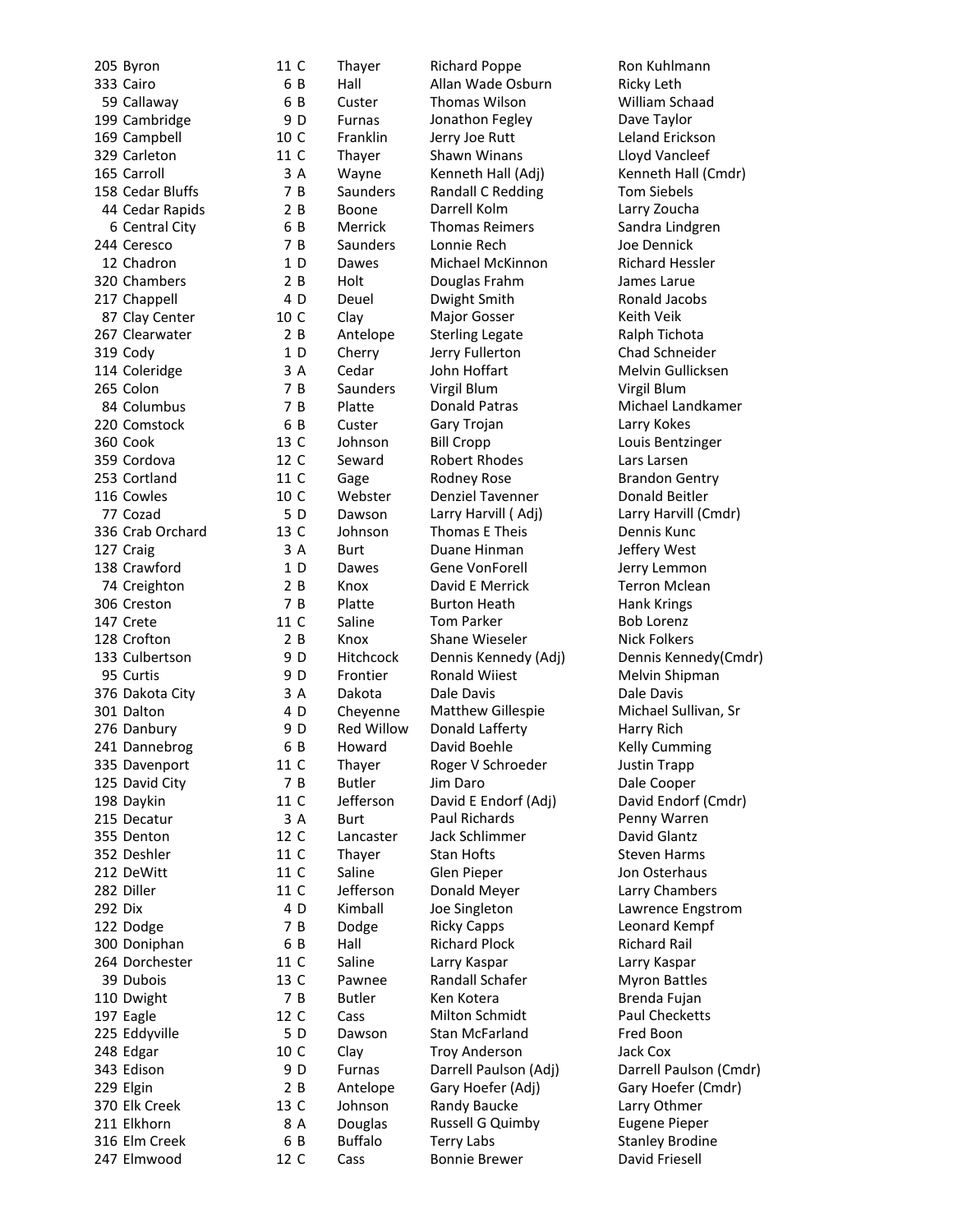206 Elsie 290 Elwood 60 Emerson 257 Eustis 214 Ewing 218 Exeter 11 C 24 Fairbury 11 C 256 Fairfield 10 C 21 Fairmont 11 C 102 Falls City 13 C 288 Farnam 348 Fort Calhoun 209 Franklin 20 Fremont 183 Friend 11 C 151 Fullerton 369 Garland 12 C 68 Geneva 11 C 144 Genoa 36 Gering 310 Gibbon 26 Glenvil 10 C 34 Gordan 64 Gothenburg 53 Grand Island 40 Grant 186 Greeley 173 Greenwood 12 C 13 Gresham 11 C 216 Gretna 278 Guide Rock 10 C 134 Haigler 294 Hallam 12 141 Hampton 179 Hardy 4 Hartington 185 Harvard 10 C 11 Hastings 10 C 342 Havelock 12 C 239 Hay Springs 287 Hayes Center 180 Hebron 11 C 9 Hemingford 274 Herman 279 Hershey 105 Hickman 378 Hildreth 10 66 Holdrege 10 C 305 Holstein 10 C 97 Homer 18 Hooper 155 Howells 317 Hubbell 11 C 269 Humboldt 13 C 80 Humphrey 57 Hyannis 344 Indianola 175 Jackson 358 Jansen 11 C 330 Johnson 13 C 365 Juniata 10 52 Kearney

5 Perkins Jonathon C Peterson John Culver  $9<sub>D</sub>$ Gosper Paul Zerr Melvin Divis 3 Dixon Dave Mahler Doug Mackling 9 D Frontier Kermit Smith Michael Dytrych 2 B B Holt Dennis Ziems Joe Schindler Fillmore Alan Songster Elaine Salyer Jefferson Guy Shalla **Donald Cook** Clay Lynn A Nejezchleb John Kluver Fillmore William J Timmerman Jerry Johnson Richardson Lawrence Fischer **Brian Palmer** 5 Dawson Irvan Hess Frank Widick  $\begin{array}{c} 8 \text{ A} \\ 10 \text{ C} \end{array}$ Washington Lawrence Kusek Larry Pringle Franklin Nicole Henry Richard Rose 7 Dodge Vern C Gibson Edward Oneil Saline Shawn Gray Shawn Gray Robert Vickrey 6 Nance Arthur DeLancey Henry Bigge Seward Randall Schulz Eugene Wagenknecht Fillmore Martin Seward Adj) Martin Seward (Cmdr) 6 Nance John Buhl Stanley Tarnick 4 D Scotts Bluff Kent Holmes Joseph Bennett 6 Buffalo Shannon L Slagle Tim Smallcomb Clay Lee C Sherman (Adj) Lee Sherman (Cmdr) 1 Sheridan Mitchell J Gallant Eric Anderson<br>Dawson Jeffrey A Morris Elmer Kugler 5 Jeffrey A Morris Elmer Kugler 6 Hall Michael Ponte Brian Rapp 5 Perkins Michael Wyatt Stephanie Larson 6 Greeley Charles McManus James Beck Cass Gary Krings **Harry Swenson** York Ron L Emons M. Douglas Dey 8 Sarpy Dave Harrig Dave Harrig Jeff Johnson Webster Phillip L Troudt Jimmy Shaw 9<sub>D</sub> Dundy John E Brunswig George Mahon Lancaster Wayne Eggert Marilynn Grotrian  $\begin{array}{c} 6 B \\ 10 C \end{array}$ Hamilton Chuck Strohm **Danny Heiden**<br>
Nuckolls Andrew Miller **Howard Miller** Andrew Miller **Howard Miller** 3 Cedar William Christensen Roland Becker Clay Chuck Conway Chay Anthony Stec Adams Clark Williams Richard LeBeau Lancaster Ann Jordan Dell Spier 1 Sheridan Arthur Lipps Kristopher Pyle 9 D Hayes Gearld Unger Allen Erickson Thaver Gearld Fink Dean Blincow 4 D Box Butte James E Olson Brett Sorensen 8 Washington Carl Rennerfeldt Clay Sheets  $\begin{array}{c} 5 \text{ D} \\ 12 \text{ C} \end{array}$ Lincoln Adam J Reed Kerry Frels Lancaster Martin Neal Darrel Vermaas Franklin Randy W Albers Shawn Halsted Phelps Michael Buettner Michael Buettner Adams Mark Gentert **Donald Lang** 3 Dakota Larry Welch David Heck 7 B Dodge Fred R Fachman Steven L Snover 7 R Colfax Glen Mlnarik Mary Smith Thayer Loren Peithman Charles Fangmeier Richardson Brian L Jones Dick Arington 7 Platte David L Classen Michael Korth 4 D Grant Mike Wintz Curtis Brown<br>
Red Willow Don Reiners Curtis Brown 9<sub>D</sub> Don Reiners **Russell Wood** 3 Dakota Russ Rasmussen Dan O'Neill Jefferson Jonathon Strunk Robert M Eyer Nemaha Gailen Bohling Memaha Gailen Bohling Allen Schneider Adams Jason D Kral Lawrence Consbruck 6 B Buffalo Richard Weiss William Crosier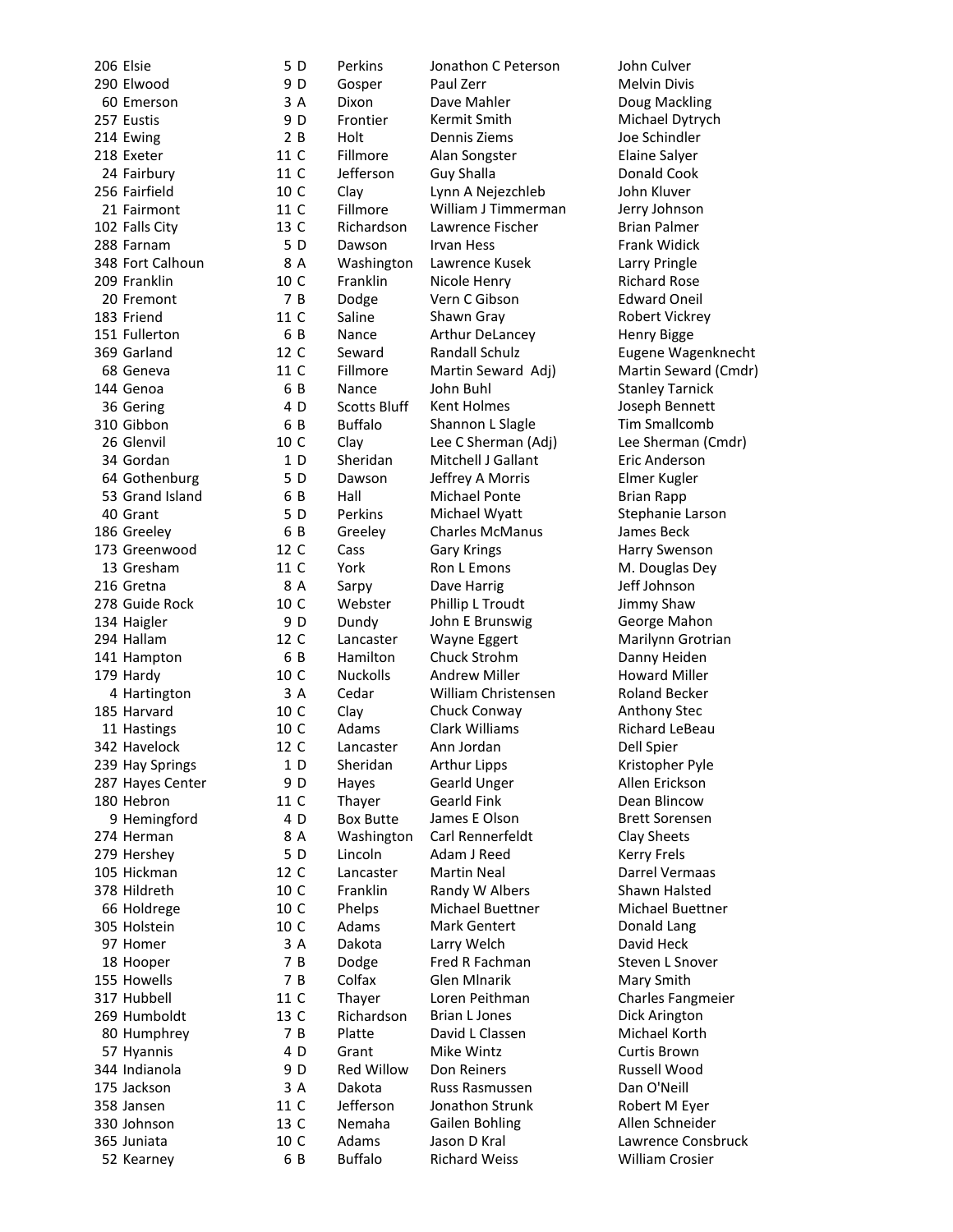|  | zo8 Kenesaw                                   |
|--|-----------------------------------------------|
|  | 366 Kennard                                   |
|  | 54 Laurel                                     |
|  | 45 Lawrence                                   |
|  | 313 Lebanon                                   |
|  |                                               |
|  | 302 Leigh                                     |
|  | 111 Lexington                                 |
|  | 346 Liberty                                   |
|  | 3 Lincoln                                     |
|  | 1919 Lincoln                                  |
|  |                                               |
|  | 261 Lindsay                                   |
|  | 309 Lisco                                     |
|  | 293 Litchfield                                |
|  | 286 Lodgepole                                 |
|  | 338 Loomis                                    |
|  | 353 Louisville                                |
|  |                                               |
|  | 48 Loup City                                  |
|  | 228 Lynch                                     |
|  | 83 Lyons                                      |
|  | 139 Macy                                      |
|  | 35 Madison                                    |
|  | 271 Madrid                                    |
|  |                                               |
|  | 232 Malmo                                     |
|  | 142 Mason City                                |
|  | 181 Maxwell                                   |
|  | 272 Maywood                                   |
|  |                                               |
|  | 203 McCook<br>341 McCool Junction<br>50 Merna |
|  |                                               |
|  | 171 Milford                                   |
|  |                                               |
|  | 374 Millard                                   |
|  | 351 Miller                                    |
|  | 240 Milligan                                  |
|  | 94 Minden                                     |
|  | 124 Mitchell                                  |
|  |                                               |
|  | 322 Monroe                                    |
|  | 10 Morrill                                    |
|  | 340 Morse Bluff                               |
|  | 109 Mullen                                    |
|  | 364 Naponee                                   |
|  | 8 Nebraska City                               |
|  | 157 Nehawka                                   |
|  | --<br>172 Neligh                              |
|  |                                               |
|  | 187 Nelson                                    |
|  | 62 New Castle                                 |
|  | 73 Newman Grove                               |
|  | 227 Newport                                   |
|  | 224 Niobrara                                  |
|  |                                               |
|  | 16 Norfolk                                    |
|  | 285 North Loup                                |
|  | 163 North Platte                              |
|  | 46 Oakland                                    |
|  | 250 Oconto                                    |
|  | 231 Odell                                     |
|  |                                               |
|  | 135 Ogallala                                  |
|  | 193 Ohiowa                                    |
|  | 1 Omaha                                       |
|  | 30 Omaha                                      |
|  | 331 Omaha                                     |
|  | 93 O'Neill                                    |
|  |                                               |
|  | 136 Orchard                                   |
|  | 38 Ord                                        |

268 Kenesaw 10 C Adams Renee Colon Larry Schneider 8 A Washington Dennis Penry **Dennis Penry Dennis Penry** 3 A Cedar Lloyd Luedtke Gene Quist 10 C Nuckolls Paul Dale Lyle Kohmetscher<br>
9 D Red Willow Stephen C Haag Michael Helm 302 T B Colfax Corey Pospichal Con Tyser<br>302 Dawson David Trembly Steve Zerr 11 Dawson David Trembly Steve Zerr<br>11 C Gage Charles Barr Starr Larry Husa 346 Liberty 11 C Gage Charles Barr Larry Husa 15 C Lancaster Wade Graft **Edward Schnabel** 12 C Lancaster Deborah Bjorman Kevin Ricky 261 Lindsay 7 B Platte James McPhillips Daniel Jarecki 4 D Garden Monte Shaul Richard O'Bannon<br>6 B Sherman Delwin Beck Ronald Siegel 4 D Cheyenne Mark W Keller Earl Miller 10 C Phelps Eddie Anderson Steve Larson<br>12 C Cass Jon Deacon Semily Hansen Cass Jon Deacon **Emily Hansen** 6 B Sherman Chuck Radtke Jerry Kowalski 2 B Boyd Neil K Classen Richard Black 3 A Burt Gearld Ludwig Matthew Carr 3 A Thurston Leander Merrick Leander Merrick 2 B Madison Michael Prather Roger Acklie 5 D Perkins Michael Heinemann Karl Dudo 232 The Saunders Bonald Proett Care Fred Proskovec<br>
232 Custer Dennis Tompkin Felith Deuel Dennis Tompkin 5 D Lincoln Harry Feeney John Schledewitz Jr 272 D Frontier Wayne Sellers Consider Smith<br>272 D Red Willow Daniel Stramel Christopher N 11 C York Raymond White Chuck Byers 50 Souster Glenn Ritchie Constant David Downey<br>12 C Seward Jim Eberly Constant Constants Reins Seward Jim Eberly **171 Million** Kenneth Reinsch 8 A Douglas Gary Sempek Marty Timberlake 6 B Buffalo Charles Day Larry Meyer 11 C Fillmore James A Suda Randy Capek 10 C Kearney Greg Smolik Heather Smolik Heather Smolik Heather Smolik Heather Smolik Heather Smolik Heather Smolik Heather Smolik Heather Smolik Heather Smolik Heather Smolik Heather Smolik Heather Smolik Heather Smolik He Michael Cotant Joe Myers 7 B Platte William Smoots Duane Laudenklos 1 D Scotts Bluff Fred A Cawiezel Stanley Mathson<br>
2 B Saunders Galen Johnson Stanley Mathson Saunders Galen Johnson Jeff Van Nortwick 109 109 Mooker Todd Peters 109 Dawn Mallory<br>109 The Tranklin Mullen John Haussermann 10 Kristopher Edd Franklin John Haussermann Kristopher Eddy 12 C Otoe Carl Christensen Tom Grooman 12 C Cass Michael Minderman William Mayfield 2 B Antelope Chad Shabram Daryl Booth 10 C Nuckolls Charlie Tuttle James Menke 3 A Dixon Aaron Meyers and Bernard Rohan<br>2 B Madison Charles Borg and Raymond Flood 1 D Rock Richard Munk Robert Doke 2 B Knox James C Scott **Robert Olson**<br>2 B Madison Rick Kropf **Rick Communist C** Duane R Carle Madison Rick Kropf Duane R Carlow 6 B Valley Kevin L Sheldon Edward Bloom 163 North Platte 5 D Lincoln Scott B Bell Paul Cooper 3 A Burt Larry D Buswell John Hultquist 6 B Custer Darrel Johnson Linda Bomberger 11 C Gage Ron Wieters Ron Wieters 135 Ogallala 5 D Keith John R Koperski Tim Hudson 11 C Fillmore Thomas Ortgies Richard Schoenholz 8 A Douglas Paul Taylor **Ruthanne Dimmock-Rever** 8 A Douglas Ronald Hancock Larry Brown 3.4 Douglas Charles Gilmore Richard Klinger<br>2.8 Holt George Mumm Gordon Fox Holt George Mumm Gordon Fox 2 B Antleope Wayne L Schacht Randall Robertson<br>6 B Valley Wayne D Brown Galen Dulitz 38 Ord 6 B Valley Wayne D Brown Galen Dulitz

Stephen C Haag Michael Helm Ronald Siegel Christopher Mehringer 73 Newman Grove 2 B Madison Charles Borg Raymond Flood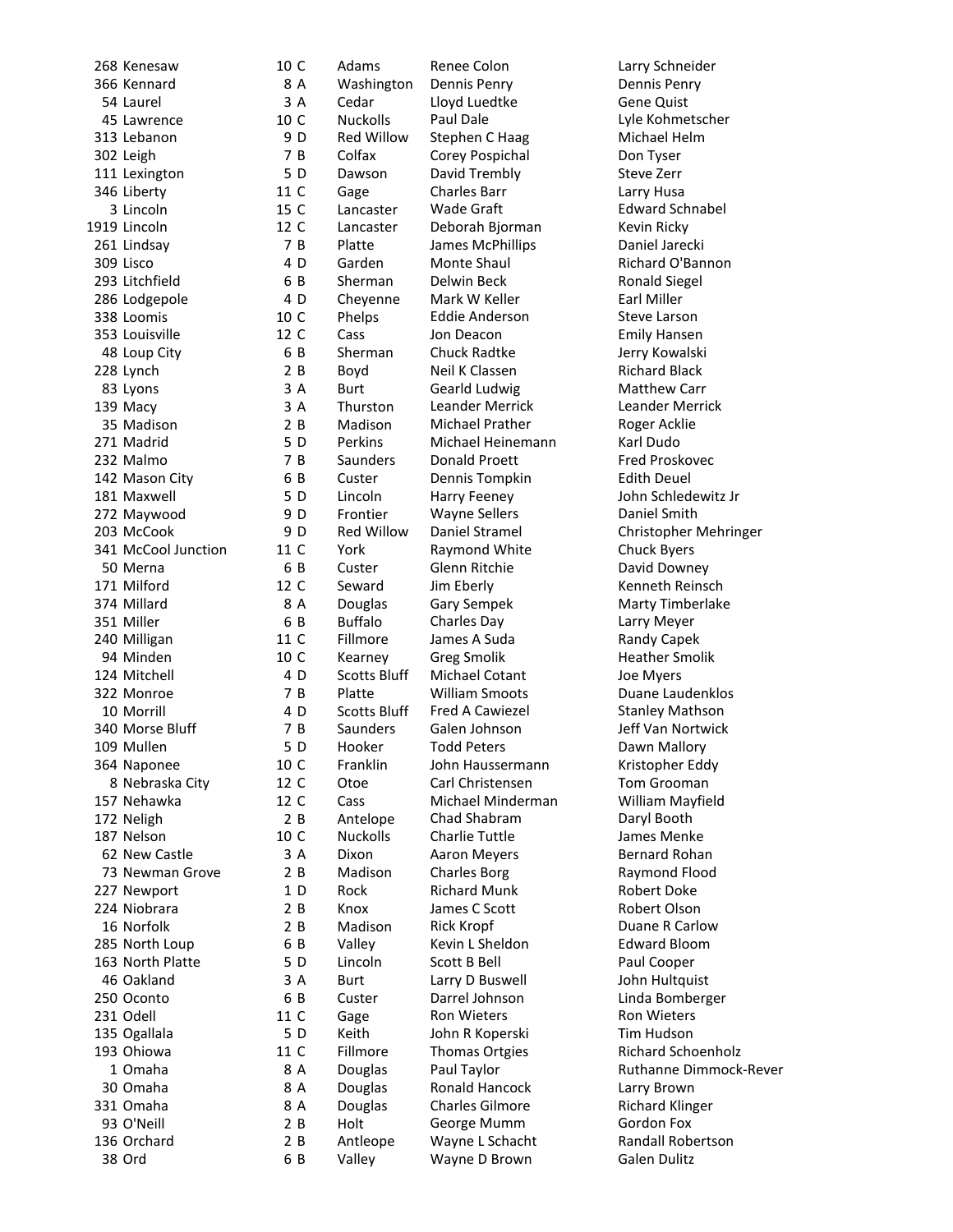| 184 Orleans          | 10 C | Harlan              | Lester White           | George Davis          |
|----------------------|------|---------------------|------------------------|-----------------------|
| 91 Osceola           | 7 B  | Polk                | Scott Anderson         | David Lenn            |
| 210 Oshkosh          | 4 D  | Garden              | Jim Olson (Adj)        | Jim Olson (Cmo        |
| 326 Osmond           | 2 B  | Pierce              | David Hamm             | Ray Collins           |
| 277 Overton          | 5 D  | Dawson              | Ron Davey              | Howard Roth           |
| 219 Oxford           | 9 D  | <b>Furnas</b>       | Ronald Ludeke          | Douglas Rawsc         |
| 315 Page             | 2B   | Holt                | John K Dickerson       | <b>Fred Cronk</b>     |
| 318 Paliside         | 9 D  | Hitchcock           | Richard Baxter (Adj)   | <b>Richard Baxter</b> |
| 120 Palmer           | 6 B  | Merrick             | <b>Rick Harrahill</b>  | Ron Kunze             |
| 195 Palmyra          | 12 C | Otoe                | Jason Parolek          | Harry Chaffin         |
| 32 Papillion         | 8 A  | Sarpy               | <b>Ted Stapleton</b>   | James Foster          |
| 168 Pawnee City      | 13 C | Pawnee              | Roger Bowman           | Larry Bradbury        |
| 303 Paxton           | 5 D  | Keith               | <b>Victor Yauk</b>     | <b>Richard Colson</b> |
| 55 Pender            | 3 A  | Thurston            | Gene Case              | John Smith            |
| 334 Petersburg       | 2 B  | Boone               | Patrick Cleveland      | Gerald Schrage        |
| 72 Pierce            | 2 B  | Pierce              | Jake Jensen            | Raymond Starl         |
| 69 Pilger            | 2B   | Stanton             | Robert L Spreick (Adj) | <b>Robert Sprieck</b> |
| 148 Plainview        | 2 B  | Pierce              | Gene Thomsen           | Corrine Janove        |
| 283 Platte Center    | 7 B  | Platte              | Barbara Johnson        | Dave Bruckner         |
| 56 Plattsmouth       | 12 C | Cass                | Candace Korman         | Jerry Blackwell       |
| 354 Pleasant Dale    | 12 C | Seward              | Darwin Eucker          | William Wiech         |
|                      |      | <b>Buffalo</b>      |                        | <b>Edward Zweine</b>  |
| 321 Pleasanton       | 6 B  |                     | <b>Kim Phillips</b>    |                       |
| 243 Plymouth         | 11 C | Jefferson           | Joshua Jantzen         | Randy Peitzme         |
| 160 Polk             | 7 B  | Polk                | <b>Charles Shenk</b>   | Charles Shenk         |
| 117 Ponca            | 3A   | Dixon               | Randy J Lukken         | Roger Godfred         |
| 291 Potter           | 4 D  | Cheyenne            | Jerry D Steele (Adj)   | Jerry Steele (Cr      |
| 254 Prague           | 7 B  | Saunders            | Larry Johnson          | Larry Johnson         |
| 347 Primrose         | 2 B  | Boone               | Ken McIntyre           | Leo Burda             |
| 373 Ralston          | 8 A  | Douglas             | Jerone Thompson        | Lynn Bergman          |
| 113 Randolph         | 3 A  | Cedar               | Raymond Schnell        | Raymond Schn          |
| 332 Ravenna          | 6 B  | <b>Buffalo</b>      | Jeff Zinnel            | Jess Duncan           |
| 238 Red Cloud        | 10 C | Webster             | Michael Goebel         | Michael Goebe         |
| 328 Riverton         | 10 C | Franklin            | Robert Minnick (Adj)   | <b>Robert Minnicl</b> |
| 161 Rushville        | 1D   | Sheridan            | <b>Roxanne Sones</b>   | Cliff Rininger        |
| 242 Ruskin           | 10 C | <b>Nuckolls</b>     | <b>Beauford Hoyer</b>  | James Hanson          |
| 104 Sargent          | 6 B  | Custer              | Jack A Steinbach       | Colin Penny           |
| 47 Schuyler          | 7 B  | Colfax              | Lumir Jedlicka         | Gale Loseke           |
| 150 Scotia           | 6 B  | Greeley             | Allen G Babcock        | William Goldfis       |
| 5 Scottsbluff        | 4 D  | <b>Scotts Bluff</b> | <b>Beth Linn</b>       | James E Linn          |
| 121 Scribner         | 7 B  | Dodge               | <b>Bill Alsmeyer</b>   | Kyle Schnoor          |
| 33 Seward            | 12 C | Seward              | Joseph Ruzicka         | <b>Kenneth Meye</b>   |
| 296 Shelby           | 7 B  | Polk                | James Krumbach         | Jack Carter           |
| 297 Shelton          | 6 B  | <b>Buffalo</b>      | Glen Schrage           | Glen Schrage          |
| 164 Shickley         | 11 C | Fillmore            | James Sliva            | <b>Gerald Stengel</b> |
| 222 Shubert          | 13 C | Richardson          | <b>Everett Watkins</b> | George Ketner         |
| 17 Sidney            | 4 D  | Cheyenne            | Leslie Larsen          | Scott Tobler          |
| 263 Silver Creek     | 6 B  | Merrick             | Daniel Oppliger        | Jerome Paczos         |
| 307 South Sioux City | 3 A  | Dakota              | John A Ludwick, Jr     | <b>Brian Marshall</b> |
|                      |      |                     |                        | Kathryn Conne         |
| 299 Spalding         | 6 B  | Greeley             | <b>Thomas Connelly</b> | Gale Chicoine         |
| 78 Spencer           | 2 B  | Boyd                | Gary Conroy            |                       |
| 143 Springfield      | 8 A  | Sarpy               | Dale Mueller           | Jim Jenson            |
| 98 Springview        | 1 D  | Keya Paha           | Merideth Worth         | <b>Rodney Gierau</b>  |
| 226 St Edward        | 2 B  | Boone               | Chad Carlson           | Jim Lightner          |
| 119 St Paul          | 6 B  | Howard              | Charles M Schmid       | Mike Rowley           |
| 233 Stamford         | 10 C | Harlan              | John Ehrke             | <b>Raymond Tegt</b>   |
| 88 Stanton           | 2 B  | Stanton             | James E Campbell (Adj) | James Campbe          |
| 324 Stapleton        | 5 D  | Logan               | David Olson            | <b>Richard Cook</b>   |
| 349 Steele City      | 11 C | Jefferson           | Lyle A Katz            | Clinton Quinta        |
| 140 Sterling         | 13 C | Johnson             | <b>Scott Buss</b>      | Sarah Bredtha         |
| 132 Stromsburg       | 7 B  | Polk                | Perry Noyd             | Owen Kinnan           |
| 115 Stuart           | 2 B  | Holt                | John Shald             | Robert Campb          |
| 41 Sumner            | 5 D  | Dawson              | <b>Richard Pierce</b>  | <b>Richard Pierce</b> |

10 C Harlan Lester White Corpus Ceorge Davis<br>
184 Orleans Cott Anderson Corpus David Lenn 7 B Polk Scott Anderson 4 D Garden Jim Olson (Adj) Jim Olson (Cmdr) 2 B Pierce David Hamm 2 B Ray Collins<br>3 D Dawson Ron Davey 2 Howard Ro Dawson Ron Davey **Ron Howard Roth** 9 D Furnas Ronald Ludeke **Douglas Rawson** 2 B Holt John K Dickerson Fred Cronk<br>
9 D Hitchcock Richard Baxter (Adi) Richard Bax 318 Paliside 9 D Hitchcock Richard Baxter (Adj) Richard Baxter (Cmdr) 6 B Merrick Rick Harrahill Ron Kunze 12 C Otoe Jason Parolek Harry Chaffin 8 A Sarpy Ted Stapleton James Foster 13 C Pawnee Roger Bowman Larry Bradbury<br>15 D Keith Victor Yauk Larry Richard Colson 303 Paxton 5 D Keith Victor Yauk Richard Colson 3 A Thurston Gene Case John Smith 2 B Boone Patrick Cleveland Gerald Schrage<br>2 B Bierce Jake Jensen Schrage Raymond Stark Pierce Jake Jensen Raymond Stark 2 B Stanton Robert L Spreick (Adj) Robert Sprieck (Cmdr) 2 B Pierce Gene Thomsen Corrine Janovec 7 B Platte Barbara Johnson Dave Bruckner 12 C Cass Candace Korman Jerry Blackwell 12 C Seward Darwin Eucker William Wiechert 6 B Buffalo Kim Phillips **Edward Zweiner** 11 C Jefferson Joshua Jantzen Randy Peitzmeier<br>
243 Polk Charles Shenk Charles Shenk Polk Charles Shenk Charles Shenk 3 A Dixon Randy J Lukken Roger Godfredson 4 D Cheyenne Jerry D Steele (Adj) Jerry Steele (Cmdr)<br>7 B Saunders Larry Johnson Larry Johnson Saunders Larry Johnson Larry Johnson 2 B Boone Ken McIntyre Leo Burda 8 A Douglas Jerone Thompson Lynn Bergman 3 A Cedar Raymond Schnell Raymond Schnell 332 Ravenna 6 B Buffalo Jeff Zinnel Jess Duncan 10 C Webster Michael Goebel Michael Goebel 10 C Franklin Robert Minnick (Adj) Robert Minnick (Cmdr) 1 D Sheridan Roxanne Sones Cliff Rininger<br>10 C Nuckolls Beauford Hover James Hansor Beauford Hoyer James Hanson 6 B Custer Jack A Steinbach Colin Penny 7 B Colfax Lumir Jedlicka Gale Loseke<br>1994 Gale Colfax Allen G Babcock G B William Gold 150 Scotia 6 B Greeley Allen G Babcock William Goldfish 4 D Scotts Bluff Beth Linn James E Linn 12 B Dodge Bill Alsmeyer Bill Alsmeyer Kyle Schnoor<br>12 C Seward Joseph Ruzicka Kenneth Mev 296 Shelby 7 B Polk James Krumbach Jack Carter 6 B Buffalo Glen Schrage Glen Schrage 11 C Fillmore James Sliva Gerald Stengel 13 C Richardson Everett Watkins George Ketner<br>
24 D Chevenne Leslie Larsen Scott Tobler Cheyenne Leslie Larsen 6 B Merrick Daniel Oppliger Jerome Paczosa 3 A Dakota John A Ludwick, Jr Brian Marshall 6 B Greeley Thomas Connelly Kathryn Connelly 2 B Boyd Gary Conroy Gale Chicoine 8 A Sarpy Dale Mueller Jim Jenson 1 D Keya Paha Merideth Worth Rodney Gierau 2 B Boone Chad Carlson Jim Lightner 6 B Howard Charles M Schmid Mike Rowley 10 C Harlan John Ehrke Raymond Tegtman 2 B Stanton James E Campbell (Adj) James Campbell (Cmdr)<br>5 D Logan David Olson Richard Cook Logan David Olson **124 Richard Cook** 11 C Jefferson Lyle A Katz Clinton Quintana 13 C Johnson Scott Buss Sarah Bredthauer<br>
140 B Polk Perry Novd Sowen Kinnan Perry Noyd **Carlo 2 B Polyon Cowen Kinnan** 2 B Holt John Shald **B Robert Campbell** 

Joseph Ruzicka Kenneth Meyer